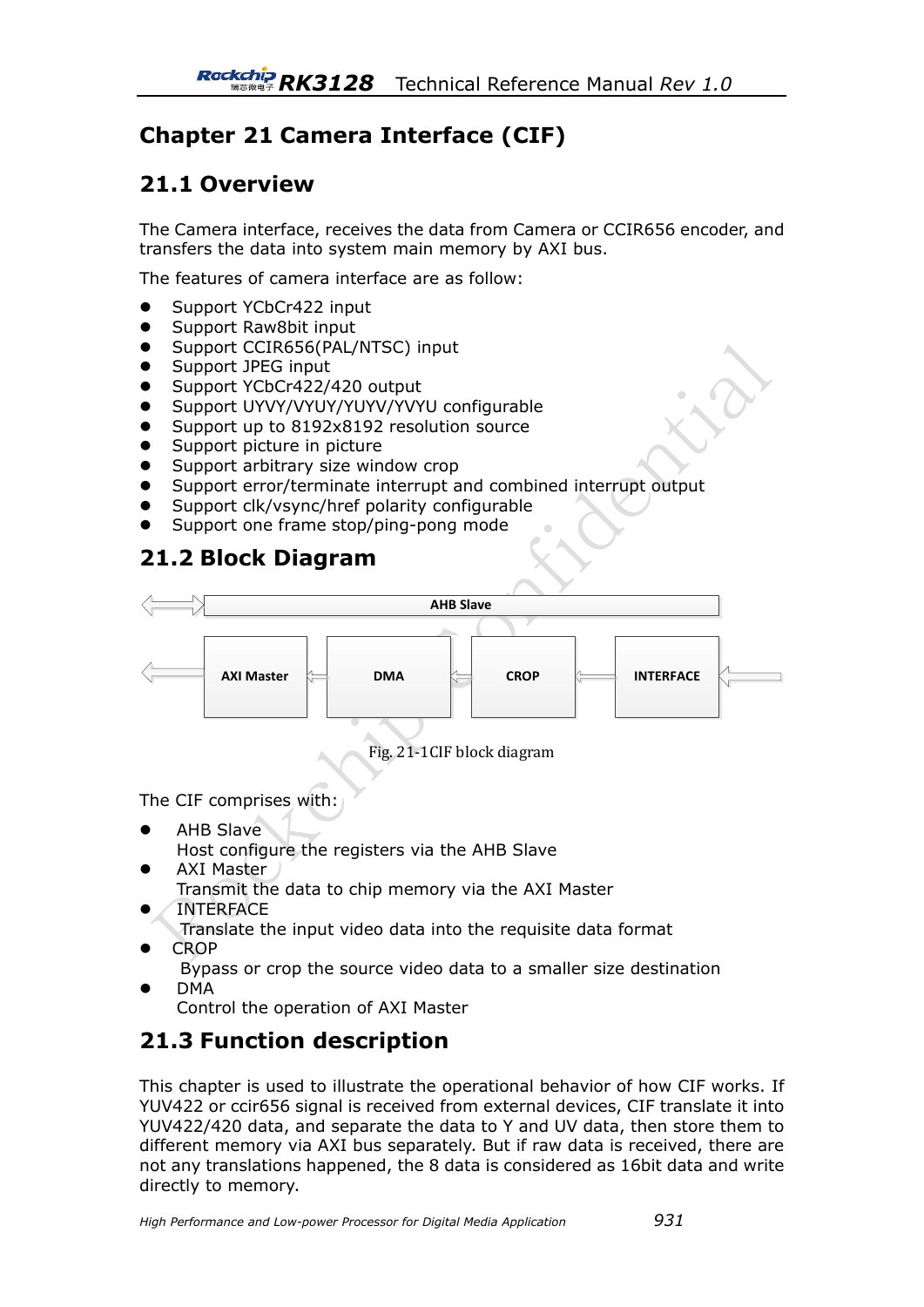## **21.3.1 Support Vsync high active or low active**

Vsync Low active as below



U first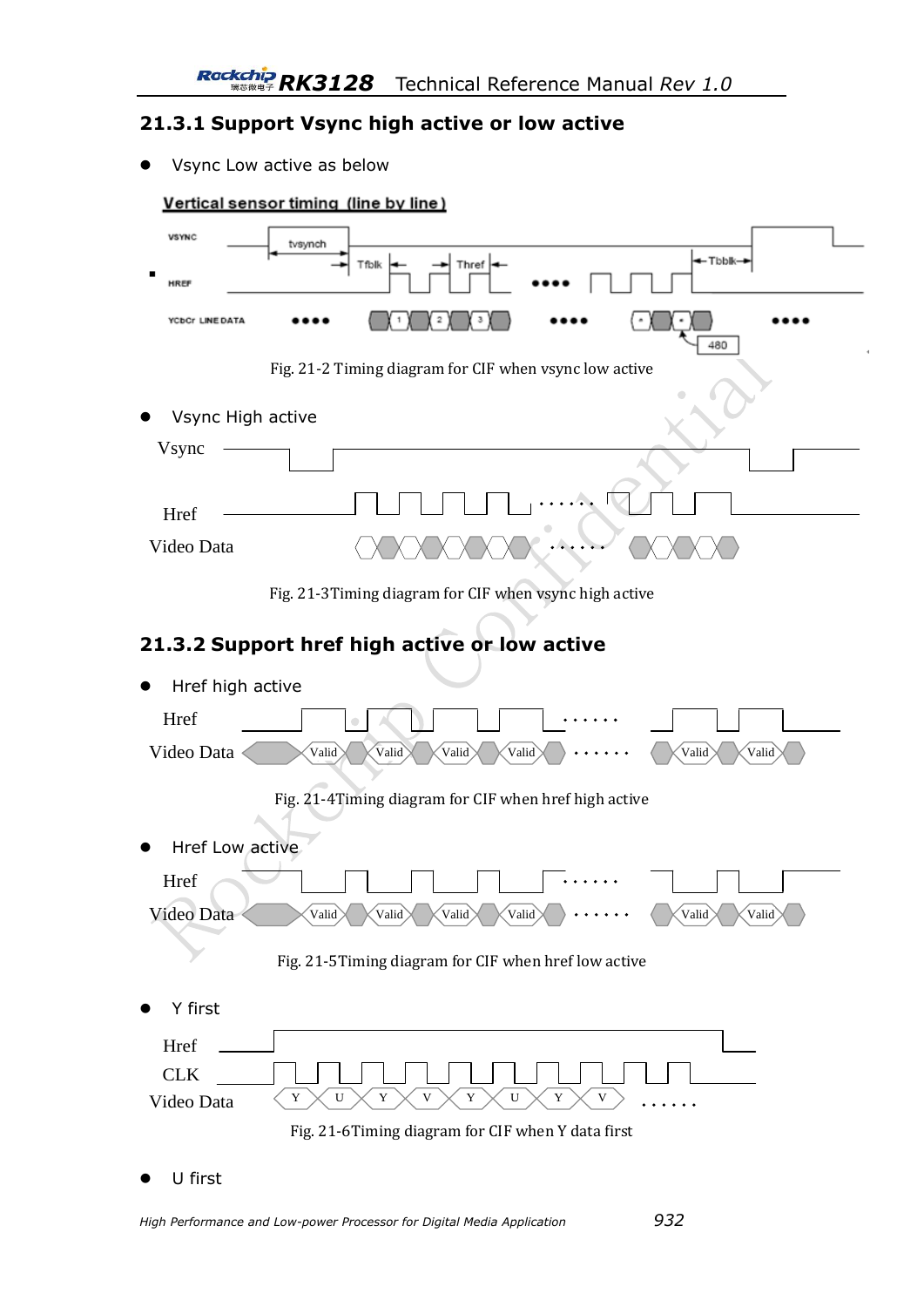

Fig. 21-7Timing diagram for CIF when U data first

# **21.3.3 Support CCIR656 (NTSC and PAL)**



CIF module can work in three modes: one frame stop mode, ping-pong mode.

## **One frame stop mode**

In this mode, configure the parameter WORK\_MODE to one frame stop mode. After one frame captured, CIF will automatic stop. After capturing, the image Y, UV data will be stored at main memory location defined by CIF\_FRM0\_ADDR\_Y, FRM0\_ADDR\_UV separately.

### **Ping-Pong mode**

After one frame(F1) captured, CIF will start to capture the next frame(F2) automatically, and host must assign new address pointer of frame1 and clear the frame1 status, thus CIF will capture the third frame automatically(by new F1 address) without any stop and so on for the following frames. But if host did not update the frame buffer address, the CIF will cover the pre-frame data stored in the memory with the following frame data.

#### **Storage**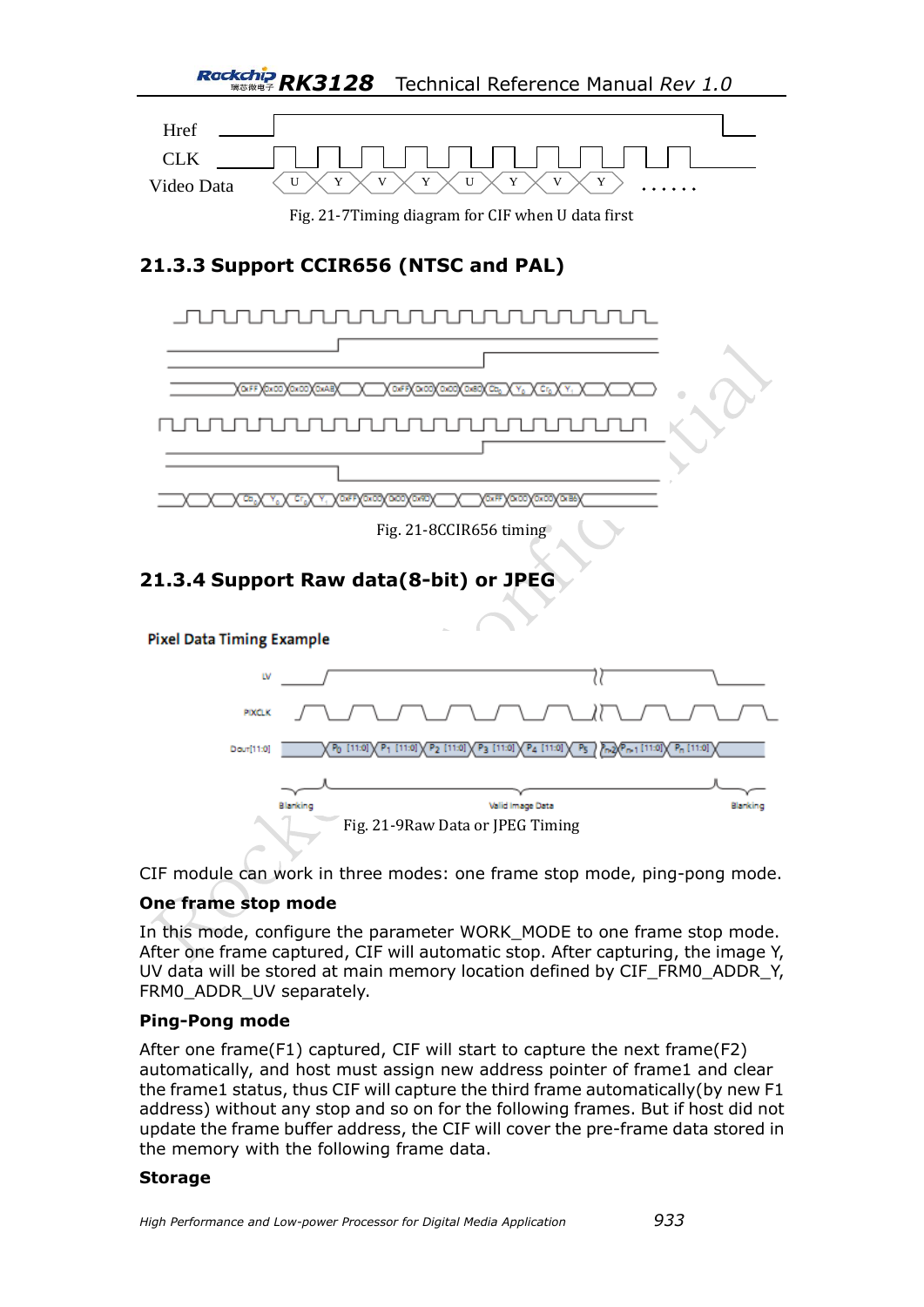Difference between the YUV mode and raw mode is that in the YUV mode or ccir656 mode, data will be storage in the Y data buffer and UV data buffer; but in the raw or jpeg mode, RGB data will be storage in the same buffer. In addition, in the yuv mode, the width of Y, U or V data is a byte in memory; in Raw or JPEGE mode, the width is a halfword no matter the data source is 8 bit.

### **CROP**

The parameter START\_Y and START\_X defines the coordinate of crop start point.And the frame size after cropping is following the value of SET\_WIDTH and SET\_HEIGHT.

## **21.4 Register description**

| <b>Name</b>             | Offset Size |    | <b>Reset</b><br><b>Value</b> | <b>Description</b>                 |
|-------------------------|-------------|----|------------------------------|------------------------------------|
| CIF CIF CTRL            | $0x0000$ W  |    | 0x00007000 CIF control       |                                    |
| CIF CIF INTEN           | $0x0004$ W  |    |                              | 0x00000000 CIF interrupt enable    |
| CIF CIF INTSTAT         | $0x0008$ W  |    |                              | 0x00000000 CIF interrupt status    |
| CIF CIF FOR             | 0x000c      | W  | 0x00000000 CIF format        |                                    |
| CIF CIF FRM0 ADDR Y     | 0x0014      | W  |                              | $0x00000000$ CIF frame0 y address  |
| CIF CIF FRM0 ADDR UV    | $0x0018$ W  |    |                              | 0x00000000 CIF frame0 uv address   |
| CIF CIF FRM1 ADDR Y     | 0x001c      | W  |                              | 0x00000000 CIF frame1 y address    |
| CIF FRM1 ADDR UV<br>CIE | 0x0020      | W  |                              | 0x00000000 CIF frame1 uv address   |
| CIF CIF VIR LINE WIDTH  | $0x0024$ W  |    |                              | 0x00000000 CIF virtual line width  |
| CIF CIF SET SIZE        | 0x0028 W    |    |                              | 0x01e002d0 CIF frame set size      |
| CIF CIF CROP            | 0x0044 W    |    |                              | $0x00000000$ CIF crop start point  |
| CIF_CIF_SCL_CTRL        | 0x0048      | lW |                              | 0x00000000 CIF scale control       |
| CIF CIF FIFO ENTRY      | $0x0054$ W  |    |                              | 0x00000000 CIF FIFO entry          |
| CIF CIF_FRAME_STATUS    | 0x0060      | W  |                              | 0x00000000 CIF frame status        |
| CIF CIF CUR DST         | $0x0064$ W  |    | 0x00000000                   | CIF current destination<br>address |
| CIF_CIF_LAST_LINE       | $0x0068$ W  |    | 0x00000000                   | CIF last frame line<br>number      |
| CIF_CIF_LAST_PIX        | $0x006c$ W  |    | 0x00000000                   | CIF last line pixel<br>number      |

## **21.4.1 Register Summary**

*Notes:Size:B- Byte (8 bits) access, HW- Half WORD (16 bits) access, W-WORD (32 bits) access* 

## **21.4.2 Detail Register Description**

### **CIF\_CIF\_CTRL**

Address: Operational Base + offset (0x0000) CIF control

| <b>Bit</b> | Attr           | <b>Reset Value</b> | <b>Description</b>                                                   |
|------------|----------------|--------------------|----------------------------------------------------------------------|
| 31:16      | IRO.           | 0x0                | Ireserved                                                            |
| 15:12      | <b>IRW</b>     | 0x7                | <b>AXI BURST TYPE</b><br>axi master burst type<br>$ 0-15: burst1~10$ |
| 11:3       | R <sub>O</sub> | 0x0                | Ireserved                                                            |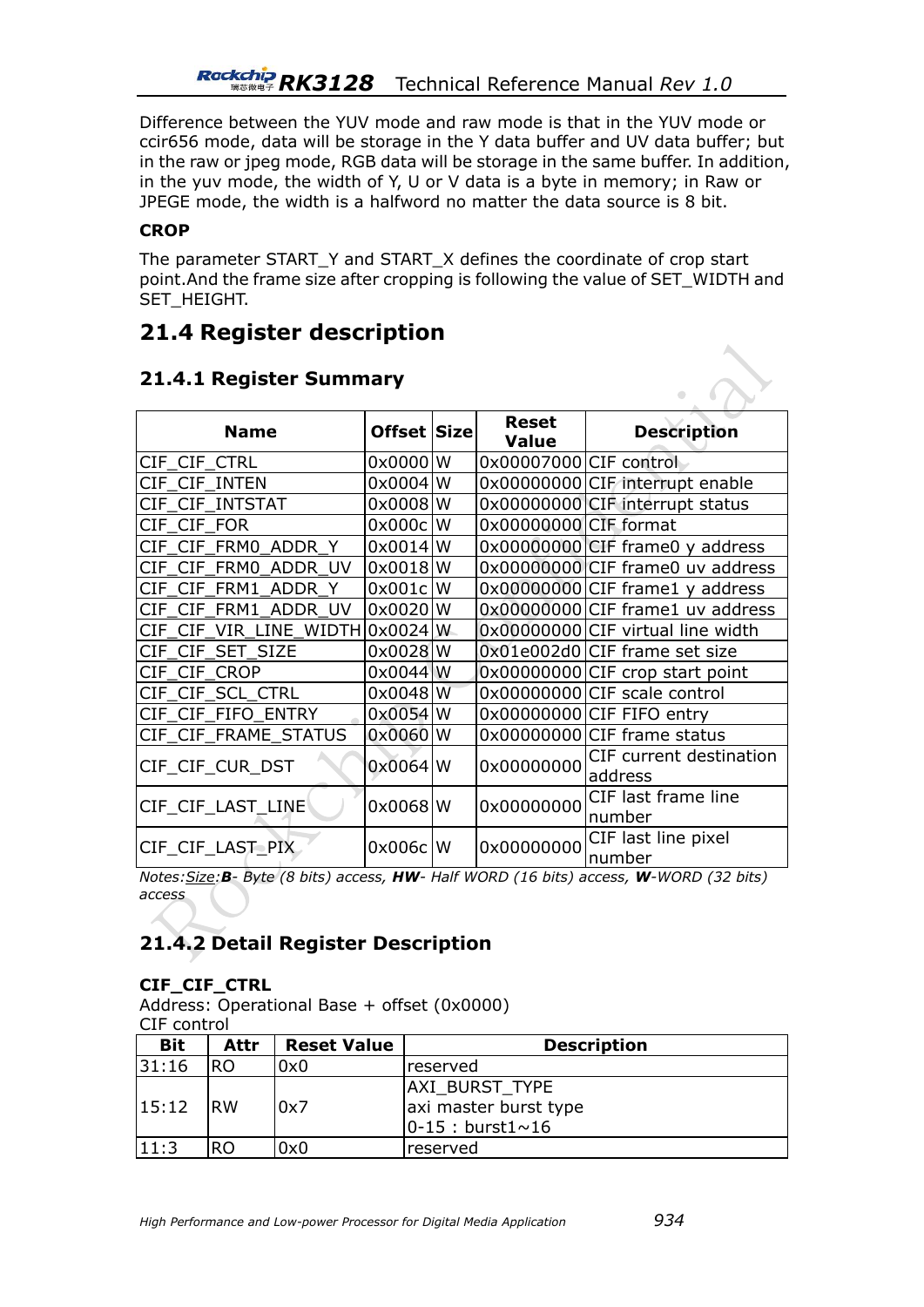*RK3128* Technical Reference Manual *Rev 1.0*

| <b>Bit</b> | Attr      | <b>Reset Value</b> | <b>Description</b>     |
|------------|-----------|--------------------|------------------------|
|            |           |                    | WORK_MODE              |
|            |           |                    | <b>Working Mode</b>    |
| 2:1        | <b>RW</b> |                    | 00-one frame stop mode |
|            |           | 0x0                | 01-ping-pong mode      |
|            |           |                    | 02-line loop mode      |
|            |           |                    | 03-reserved            |
|            |           |                    | CAP_EN                 |
| ۱0         |           | 0x0                | capture enable         |
|            | <b>RW</b> |                    | 0-disable              |
|            |           |                    | 1-enable               |

#### **CIF\_CIF\_INTEN**

Address: Operational Base + offset (0x0004) CIF interrupt enable

| --- ------------<br><b>Bit</b> | -----<br>Attr          | <b>Reset Value</b> | <b>Description</b>                                                                                                                |
|--------------------------------|------------------------|--------------------|-----------------------------------------------------------------------------------------------------------------------------------|
| 31:7                           | <b>RO</b>              | 0x0                | reserved                                                                                                                          |
| 6                              | <b>RW</b><br><b>RO</b> | 0x0<br>0x0         | <b>BUS ERR EN</b><br>bus error<br>axi master or ahb slave response error<br>0-disable<br>1-enable                                 |
| 5:4                            |                        |                    | reserved                                                                                                                          |
| 3                              | <b>RW</b>              | 0x0                | PIX ERR EN<br>pixel err interrupt enable<br>the pixel number of last line not equal to the<br>set height<br>0-disable<br>1-enable |
| 2                              | <b>RW</b>              | 0x0                | LINE_ERR_EN<br>line err interrupt enable<br>the line number of last frame not equal to the<br>set height<br>0-disable<br>1-enable |
| 1                              | <b>RW</b>              | 0x0                | LINE_END_EN<br>line end interrupt enable<br>0-disable<br>1-enable                                                                 |
| 0                              | <b>RW</b>              | 0x0                | FRAME_END_EN<br>frame end interrupt enable<br>after dma transfer the frame data<br>0-disable<br>1-enable                          |

### **CIF\_CIF\_INTSTAT**

Address: Operational Base + offset (0x0008)

#### CIF interrupt status

| Bit  | Attr | <b>Reset Value</b> | <b>Description</b> |
|------|------|--------------------|--------------------|
| 31:7 |      | 0x0                | reserved           |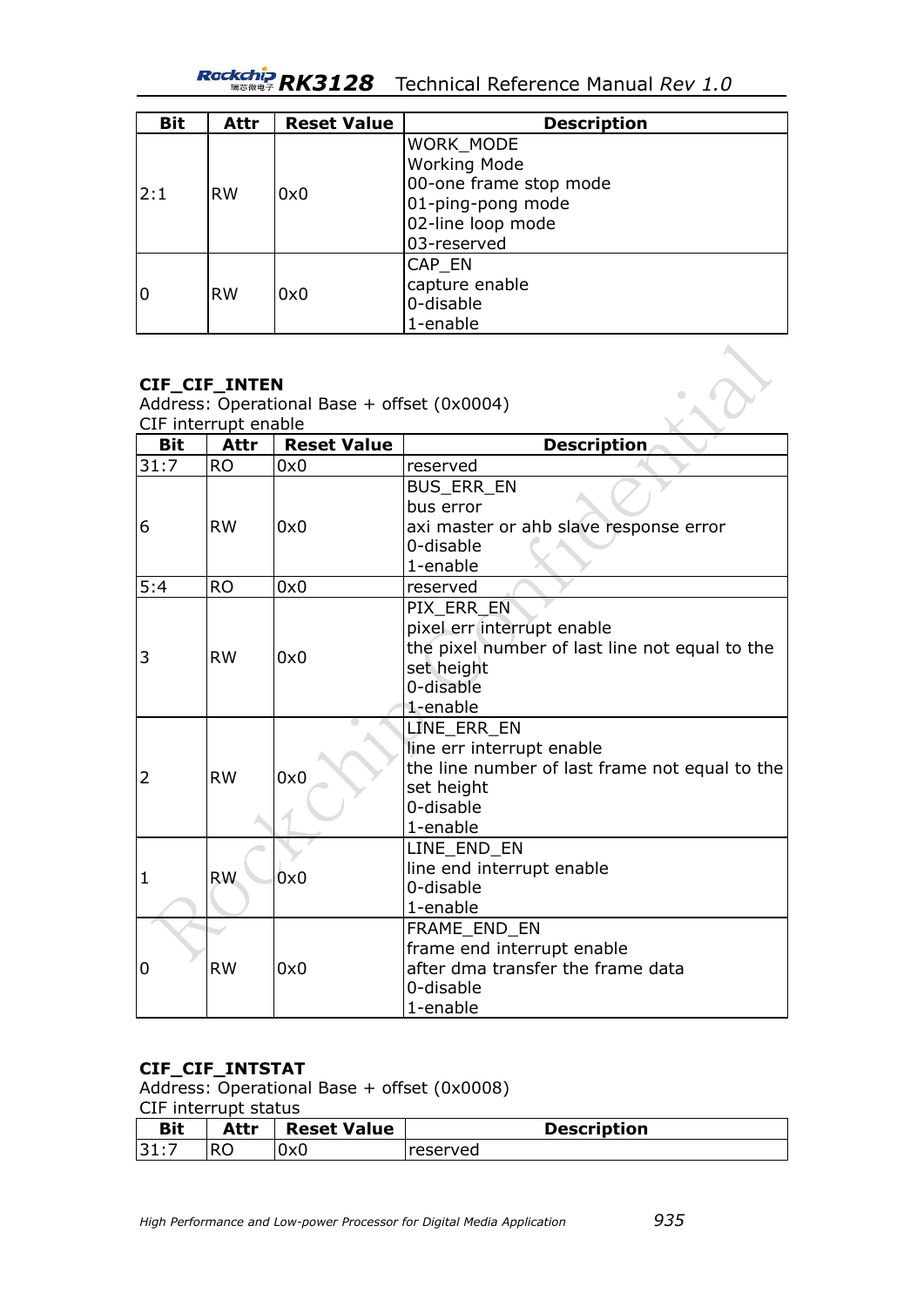# *RK3128* Technical Reference Manual *Rev 1.0*

| <b>Bit</b> | Attr      | <b>Reset Value</b> | <b>Description</b>                             |
|------------|-----------|--------------------|------------------------------------------------|
|            |           |                    | <b>BUS_ERR</b>                                 |
|            |           |                    | bus error                                      |
| 6          | W1C       | 0x0                | axi master or ahb slave response error         |
|            |           |                    | 0-no interrupt                                 |
|            |           |                    | 1-interrupt                                    |
| 5:4        | <b>RO</b> | 0x0                | reserved                                       |
|            |           |                    | PIX ERR                                        |
|            |           |                    | pixel err interrupt                            |
| 3          | W1C       | 0x0                | the pixel number of last line not equal to the |
|            |           |                    | set height                                     |
|            |           |                    | 0-no interrupt                                 |
|            |           |                    | 1-interrupt                                    |
|            |           |                    | LINE_ERR                                       |
|            |           |                    | line err interrupt                             |
| 2          | W1C       | 0x0                | the line number of last frame not equal to the |
|            |           |                    | set height                                     |
|            |           |                    | 0-no interrupt                                 |
|            |           |                    | 1-interrupt                                    |
|            |           |                    | LINE_END                                       |
| 1          |           | W1C<br>0x0         | line end interrupt enable                      |
|            |           |                    | 0-no interrupt                                 |
|            |           |                    | 1-interrupt                                    |
|            |           |                    | FRAME_END                                      |
| 0          | W1C       |                    | frame end interrupt                            |
|            |           | 0x0                | after dma transfer the frame data              |
|            |           |                    | 0-no interrupt                                 |
|            |           |                    | 1-interrupt                                    |

## **CIF\_CIF\_FOR**

Address: Operational Base + offset (0x000c)

 $\begin{array}{c} \bullet \\ \bullet \end{array}$ 

| ormal |  |
|-------|--|
|       |  |

| <b>Bit</b> | Attr      | <b>Reset Value</b> | <b>Description</b>                         |
|------------|-----------|--------------------|--------------------------------------------|
| 31:20      | <b>RO</b> | 0x0                | reserved                                   |
|            |           |                    | UV_STORE_ORDER                             |
| 19         | <b>RW</b> | 0x0                | UV storage order                           |
|            |           |                    | 0 - UVUV                                   |
|            |           |                    | 1 - VUVU                                   |
|            |           |                    | RAW END                                    |
| 18         | <b>RW</b> | 0x0                | raw data endian                            |
|            |           |                    | 0 - little end                             |
|            |           |                    | $1 - big$ end                              |
|            |           |                    | OUT_420_ORDER                              |
|            |           |                    | output 420 order                           |
| 17         | <b>RW</b> | 0x0                | 00 - UV in the even line                   |
|            |           |                    | 01 - UV in the odd line                    |
|            |           |                    | Note: The first line is even line(line 0). |
|            |           |                    | OUTPUT 420                                 |
| 16         | <b>RW</b> | 0x0                | output 420 or 422                          |
|            |           |                    | $0$ - output is 422                        |
|            |           |                    | 1 - output is 420                          |
| 15:13      | <b>RO</b> | 0x0                | reserved                                   |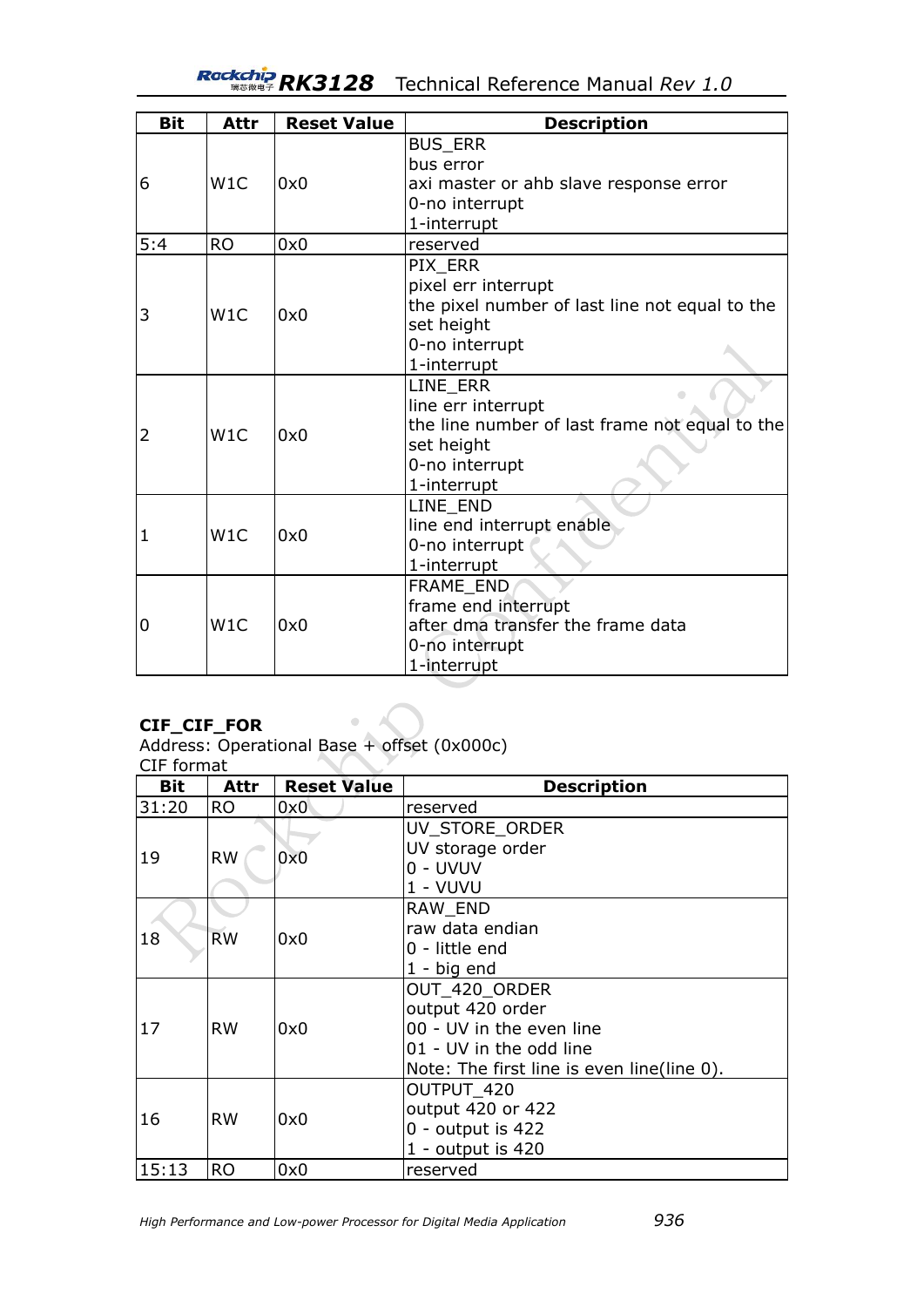# *RK3128* Technical Reference Manual *Rev 1.0*

| <b>Bit</b> | Attr      | <b>Reset Value</b> | <b>Description</b>                         |
|------------|-----------|--------------------|--------------------------------------------|
|            |           |                    | RAW_WIDTH                                  |
| 12:11      | <b>RW</b> | 0x0                | raw data width                             |
|            |           |                    | must be 2'b00.                             |
|            |           |                    | JPEG_MODE                                  |
|            |           |                    | JPEG mode                                  |
| 10         | <b>RW</b> | 0x0                | 0 - other mode                             |
|            |           |                    | $1 - model$                                |
|            |           |                    | FIELD ORDER                                |
|            |           |                    | ccir input order                           |
| 9          | <b>RW</b> | 0x0                | 0-odd field first                          |
|            |           |                    | 1-even field first                         |
|            |           |                    | IN_420_ORDER                               |
|            |           |                    | 420 input order                            |
| 8          | <b>RW</b> | 0x0                | 00 - UV in the even line                   |
|            |           |                    | 01 - UV in the odd line                    |
|            |           |                    | Note: The first line is even line(line 0). |
|            |           |                    | <b>INPUT 420</b>                           |
| 7          | <b>RW</b> |                    | input 420 or 422                           |
|            |           | 0x0                | $0 - 422$                                  |
|            |           |                    | $1 - 420$                                  |
|            |           |                    | YUV_IN_ORDER                               |
|            |           |                    | YUV input order                            |
| 6:5        | <b>RW</b> | 0x0                | 00 - UYVY                                  |
|            |           |                    | 01 - YVYU                                  |
|            |           |                    | <b>10 - VYUY</b>                           |
|            |           |                    | <b>11 - YUYV</b>                           |
|            |           |                    | <b>INPUT MODE</b>                          |
|            |           |                    | input mode                                 |
|            |           |                    | 000 - YUV                                  |
|            |           | $\bullet$          | $010 - PAL$                                |
| 4:2        | <b>RW</b> | 0x0                | 011 - NTSC                                 |
|            |           |                    | 100 - RAW                                  |
|            |           |                    | 101 - JPEG                                 |
|            |           |                    | 110 - MIPI                                 |
|            |           |                    | Other - invalid                            |
|            |           |                    | HREF_POL                                   |
| 1          | <b>RW</b> | 0x0                | href input polarity                        |
|            |           |                    | 0-high active                              |
|            |           |                    | 1-low active                               |
|            |           |                    | <b>VSYNC POL</b>                           |
| 0          | <b>RW</b> | 0x0                | vsync input polarity                       |
|            |           |                    | 0-; ow active                              |
|            |           |                    | 1-high active                              |

## **CIF\_CIF\_FRM0\_ADDR\_Y**

Address: Operational Base + offset (0x0014) CIF frame0 y address

| <b>Bit</b> | Attr      | <b>Reset Value</b> | <b>Description</b>              |  |  |
|------------|-----------|--------------------|---------------------------------|--|--|
| 131:0      | <b>RW</b> | 0x00000000         | FRMO ADDR Y<br>frame0 y address |  |  |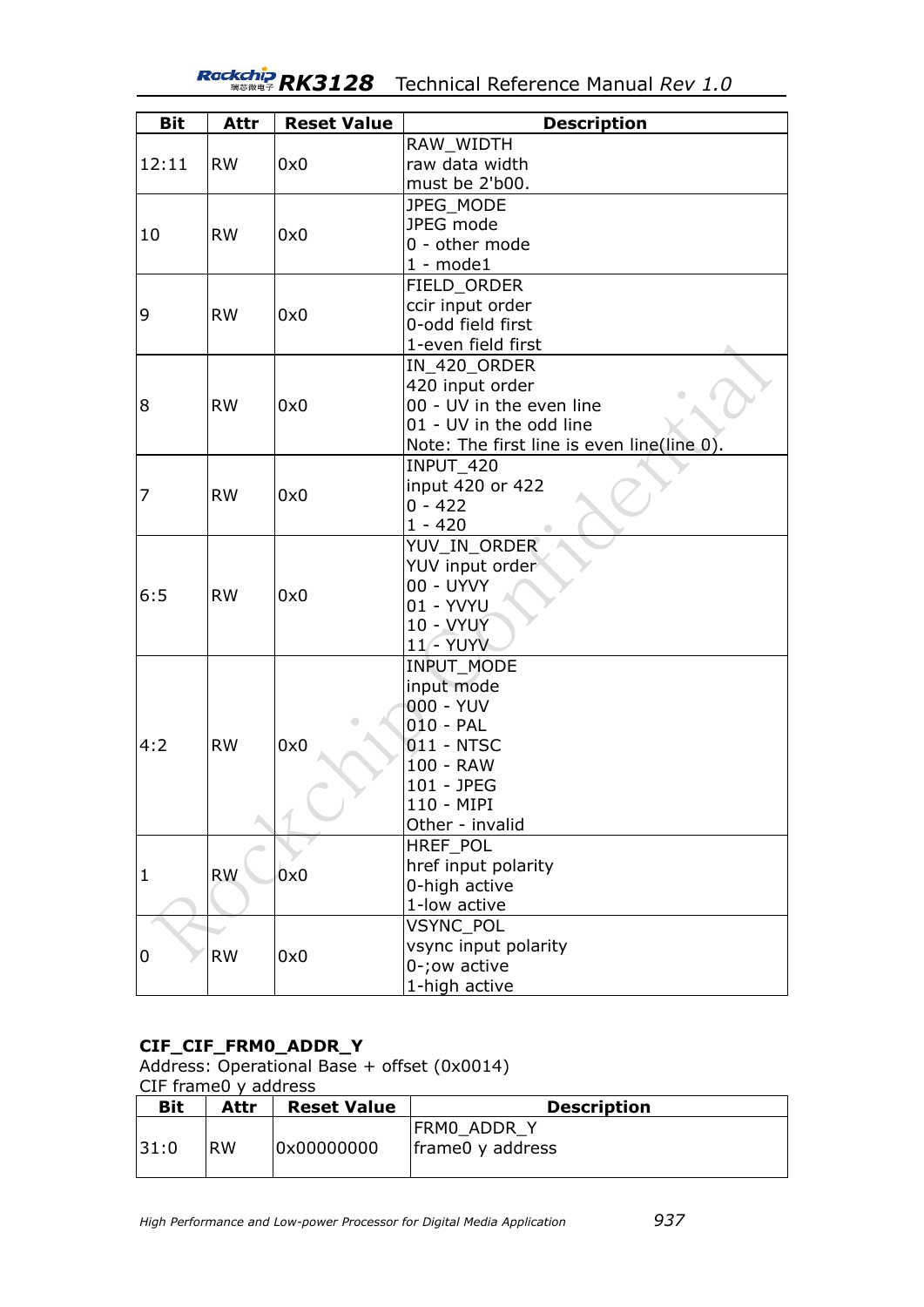### **CIF\_CIF\_FRM0\_ADDR\_UV**

Address: Operational Base + offset (0x0018)

CIF frame0 uv address

| <b>Bit</b> | Attr      | <b>Reset Value</b> | <b>Description</b>                 |  |
|------------|-----------|--------------------|------------------------------------|--|
| 131:0      | <b>RW</b> | 0x00000000         | IFRMO ADDR UV<br>frame0 uv address |  |

### **CIF\_CIF\_FRM1\_ADDR\_Y**

Address: Operational Base + offset (0x001c) CIF frame1 y address

| Bit  | Attr      | <b>Reset Value</b>   |                                 | <b>Description</b> |
|------|-----------|----------------------|---------------------------------|--------------------|
| 31:0 | <b>RW</b> | 0x00000000           | FRM1_ADDR_Y<br>frame1 y address |                    |
|      |           | CIF CIF FRM1 ADDR UV |                                 |                    |

## **CIF\_CIF\_FRM1\_ADDR\_UV**

Address: Operational Base + offset (0x0020) CIF frame1 uv address

| <b>Bit</b> | Attr      | <b>Reset Value</b> | <b>Description</b>                |
|------------|-----------|--------------------|-----------------------------------|
| 31:0       | <b>RW</b> | 0x00000000         | FRM1 ADDR UV<br>frame1 uv address |

### **CIF\_CIF\_VIR\_LINE\_WIDTH**

Address: Operational Base + offset (0x0024)

CIF virtual line width  $\sim$ 

| <b>Bit</b> | Attr      | <b>Reset Value</b> | <b>Description</b>                    |
|------------|-----------|--------------------|---------------------------------------|
| 31:15      | RO        | 0x0                | lreserved                             |
| 14:0       | <b>RW</b> | 0x0000             | VIR LINE WIDTH<br>lvirtual line width |

### **CIF\_CIF\_SET\_SIZE**

Address: Operational Base + offset (0x0028) CIF frame set size

| <b>Bit</b> | Attr      | <b>Reset Value</b> | <b>Description</b> |
|------------|-----------|--------------------|--------------------|
| 31:29      | <b>RO</b> | 0x0                | reserved           |
|            |           |                    | <b>SET_HEIGHT</b>  |
| 28:16      | <b>RW</b> | 0x01e0             | set height         |
|            |           |                    |                    |
| 15:13      | <b>RO</b> | 0x0                | reserved           |
|            |           |                    | <b>SET WIDTH</b>   |
| 12:0       | <b>RW</b> | 0x02d0             | set width          |
|            |           |                    |                    |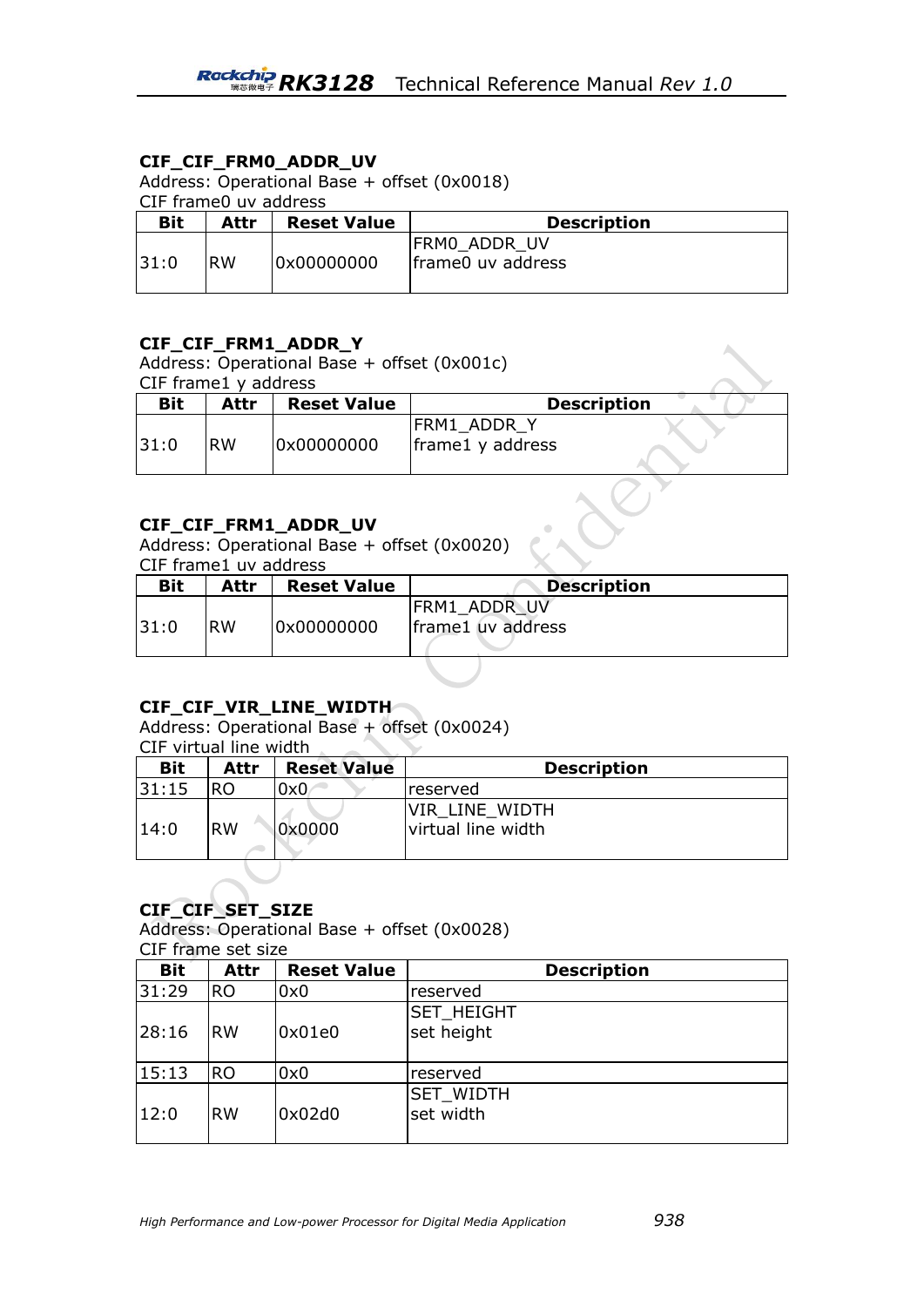### **CIF\_CIF\_CROP**

Address: Operational Base + offset (0x0044) CIF crop start point

| <b>Bit</b> | <b>Attr</b>   | <b>Reset Value</b> | <b>Description</b>       |
|------------|---------------|--------------------|--------------------------|
| 31:29      | <b>RO</b>     | 0x0                | reserved                 |
| 28:16      | <b>RW</b>     | 0x0000             | START_Y<br>start y point |
| 15:13      | <sub>RO</sub> | 0x0                | reserved                 |
| 12:0       | <b>RW</b>     | 0x0000             | START_X<br>start x point |

### **CIF\_CIF\_SCL\_CTRL**

Address: Operational Base + offset (0x0048) CIF scale control

| <b>Bit</b>     | Attr      | <b>Reset Value</b> | <b>Description</b> |
|----------------|-----------|--------------------|--------------------|
| 31:6           | <b>RO</b> | 0x0                | reserved           |
|                |           |                    | RAW_16B_BP         |
| 5              |           |                    | raw 16 bit bypass  |
|                | <b>RW</b> | 0x0                | 0-no bypass        |
|                |           |                    | 1-bypass           |
|                |           | 0x0                | YUV_16B_BP         |
| $\overline{4}$ |           |                    | YUV 16 bit bypass  |
|                | <b>RW</b> |                    | 0-no bypass        |
|                |           |                    | 1-bypass           |
| 3:0            | <b>RO</b> | 0x0                | reserved           |

### **CIF\_CIF\_FIFO\_ENTRY**

Address: Operational Base + offset (0x0054)

|  | F FIFO entrv |
|--|--------------|
|  |              |

| <b>Bit</b> | Attr          | <b>Reset Value</b> | <b>Description</b>           |
|------------|---------------|--------------------|------------------------------|
| 31:15      | <b>RO</b>     | 0x0                | reserved                     |
|            |               |                    | UV FIFO ENTRY                |
| 14:8       | <b>RW</b>     | 0x00               | valid UV double word in FIFO |
|            |               |                    | write 0 clear                |
|            | <b>RO</b>     | 0x0                | reserved                     |
|            |               |                    | Y FIFO ENTRY                 |
| 6:0        | <sub>RO</sub> | 0x00               | valid Y double word in FIFO  |
|            |               |                    | write 0 clear                |

### **CIF\_CIF\_FRAME\_STATUS**

Address: Operational Base + offset (0x0060) CIF frame status

| <b>Bit</b> | Attr | <b>Reset Value</b> | <b>Description</b>                                            |
|------------|------|--------------------|---------------------------------------------------------------|
| 31:16      | RO.  | 0x0000             | <b>FRAME NUM</b><br>complete frame number<br>write 0 to clear |
| 15:2       | RΟ   | 0x0                | lreserved                                                     |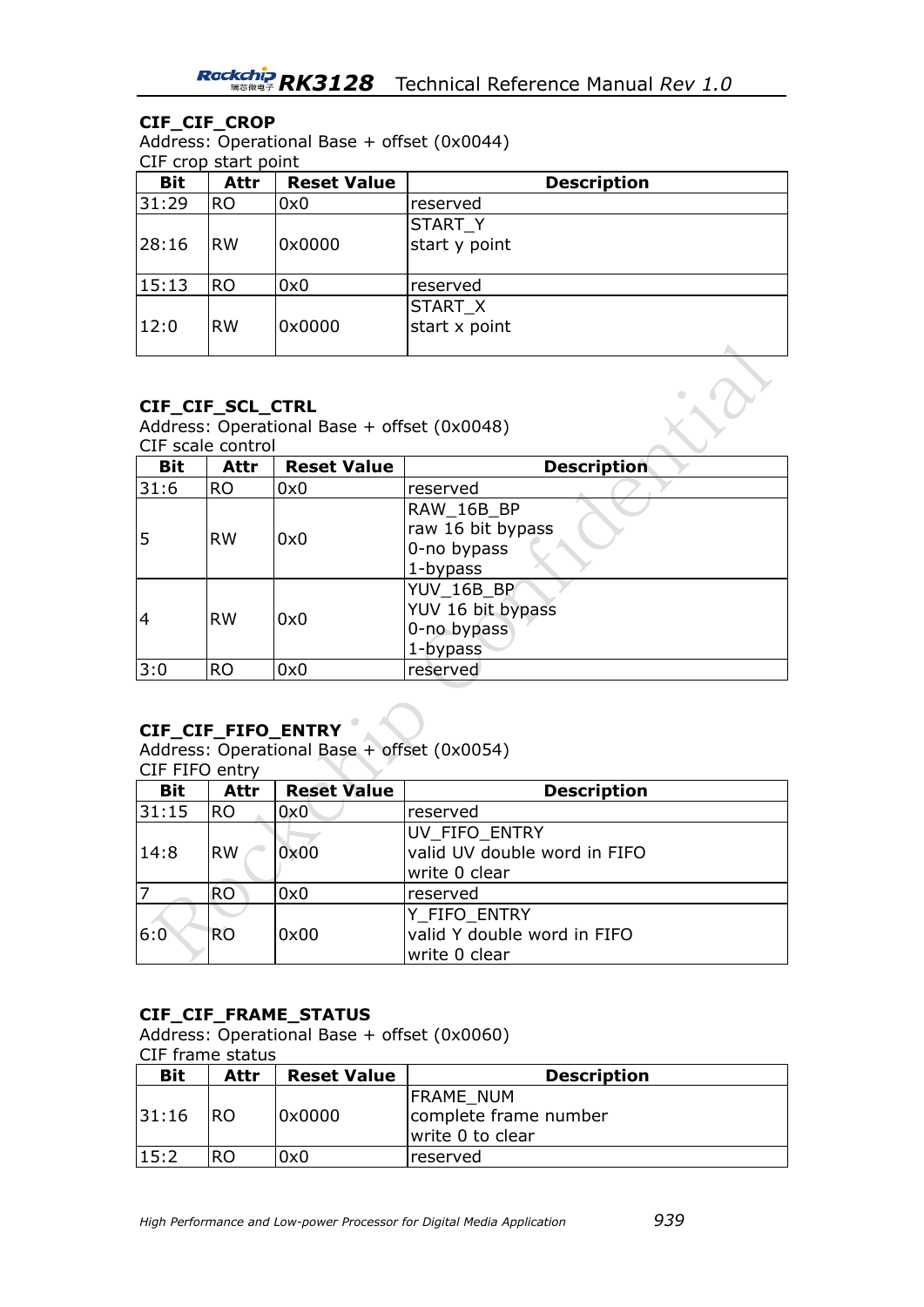# *RK3128* Technical Reference Manual *Rev 1.0*

| <b>Bit</b> | Attr      | <b>Reset Value</b> | <b>Description</b>   |
|------------|-----------|--------------------|----------------------|
|            |           |                    | F <sub>1_STS</sub>   |
|            |           |                    | frame 0 status       |
|            | <b>RO</b> | 0x0                | 0- frame 1 not ready |
|            |           |                    | 1- frame 1 ready     |
|            |           |                    | write 0 clear        |
|            |           |                    | FO STS               |
|            |           |                    | frame 0 status       |
| 10         | <b>RO</b> | 0x0                | 0- frame 0 not ready |
|            |           |                    | 1- frame 0 ready     |
|            |           |                    | write 0 clear        |

### **CIF\_CIF\_CUR\_DST**

Address: Operational Base + offset (0x0064)

|            | CIF current destination address |                    |                                                                                                              |
|------------|---------------------------------|--------------------|--------------------------------------------------------------------------------------------------------------|
| <b>Bit</b> | Attr                            | <b>Reset Value</b> | <b>Description</b>                                                                                           |
| 31:0       | RO.                             | 0x00000000         | <b>CURDST</b><br>current destination address<br>maybe not the current, because the clock<br>synchronization. |

## **CIF\_CIF\_LAST\_LINE**

Address: Operational Base + offset (0x0068) CIF last frame line number

| <b>Bit</b> | Attr | <b>Reset Value</b> | <b>Description</b>        |
|------------|------|--------------------|---------------------------|
| 131:14     | RO   | 0x0                | <i><b>Ireserved</b></i>   |
|            |      |                    | LAST LINE NUM             |
| 13:0       | RO.  | 10x0000            | line number of last frame |
|            |      |                    |                           |

╲

### **CIF\_CIF\_LAST\_PIX**

Address: Operational Base + offset (0x006c) CIF last line pixel number

| <b>Bit</b> | <b>Attr</b> | <b>Reset Value</b> | <b>Description</b>                        |
|------------|-------------|--------------------|-------------------------------------------|
| 31:15      | <b>RO</b>   | 0x0                | <b>reserved</b>                           |
| 14:0       | RO.         | 0x0000             | LAST PIX NUM<br>pixel number of last line |
|            |             |                    |                                           |

# **21.5 Interface description**

| <b>Module Pin</b> | <b>Direction</b> | <b>Pad Name</b>          | <b>IOMUX Setting</b>                          |
|-------------------|------------------|--------------------------|-----------------------------------------------|
| cif clkout        |                  | TS0clk CIFclkout         | $GRF_CIFD_IOMUX1[6] == 1' b0$                 |
| cif clkin         |                  | <b>TS0valid CIFclkin</b> | $GRF_CIFD_IOMUX1[4] == 1' b0$                 |
| cif_href          |                  | TS0err CIFhref           | $GRF_CIFD_IOMUX1[2] == 1'b0$                  |
| cif_vsync         |                  | TS0sync_CIFvsync         | $GRF_C$ IFD_IOMUX1 $[0] == 1$ <sup>'</sup> b0 |
| cif data0         |                  | TS0d0 CIFd0              | $GRF_CIFD_IOMUX[0] == 1'b0$                   |
| cif data1         |                  | TS0d1 CIFd1              | GRF CIFD_IOMUX[2]==1'b0                       |